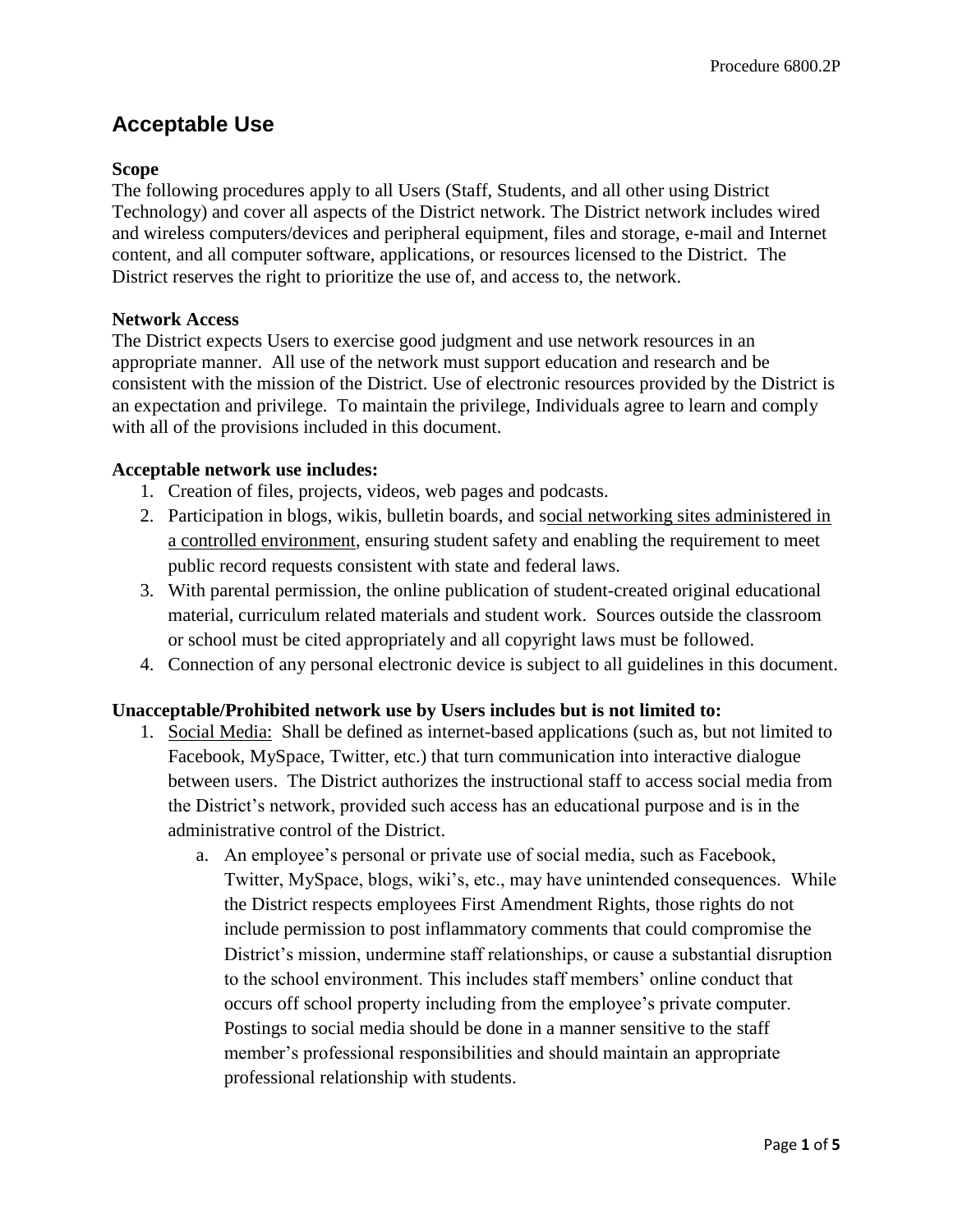- b. Students shall not access social media for personal use from the District's computers, network or other resources, but shall be permitted to access social media (e.g. Edmodo) for educational use approved by District administration. This includes, but is not limited to student or group informational pages.
- 2. Commercial Use: Using the District network for personal or private gain or benefit, commercial solicitation and compensation of any kind is prohibited.
- 3. Political Use: Using the District network for political purposes in violation of federal, state, or local laws is prohibited. This prohibition includes using District computers to assist or to advocate, directly or indirectly, for or against a ballot proposition and/or the election of any person to any office.
- 4. Illegal or Indecent Use: Using the District network for illegal, bullying, harassing, vandalizing, inappropriate or indecent purposes is prohibited.
	- a. Illegal activities are any violations of federal, state, or local laws (for example, copyright infringement, publishing defamatory information, or committing fraud).
	- b. Harassment includes slurs, comments, jokes, innuendoes, unwelcome compliments, cartoons, pranks, or verbal conduct relating to an individual that have the purpose or effect of creating an intimidating, hostile, or offensive environment or interfering with an individual's work or school performance, or with school operations.
	- c. Vandalism is any attempt to harm or destroy the operating system, application software, or data.
	- d. Inappropriate use includes any violation of the purpose and goal of the network.
	- e. Indecent activities (including accessing, storing, or viewing pornographic, indecent or otherwise inappropriate material) are in violation of generally accepted social standards for use of publicly-owned and operated equipment.
- 5. Disruptive Use: The District network may not be used to interfere or disrupt other users, services, or equipment. For example, disruptions include distribution of unsolicited advertising ("Spam"), propagation of computer viruses, distribution of large quantities of information that may overwhelm the system (chain letters, network games, or broadcasting messages), and any unauthorized access to or destruction of District computers or other resources accessible through the District network ("Cracking" or "Hacking").

The District will not be responsible for any damages suffered by any user, including but not limited to, loss of data resulting from delays, non-deliveries, mis-deliveries or service interruptions caused by its own negligence or any other errors or omissions. The District will not be responsible for unauthorized financial obligations resulting from the use of, or access to, the network or the Internet.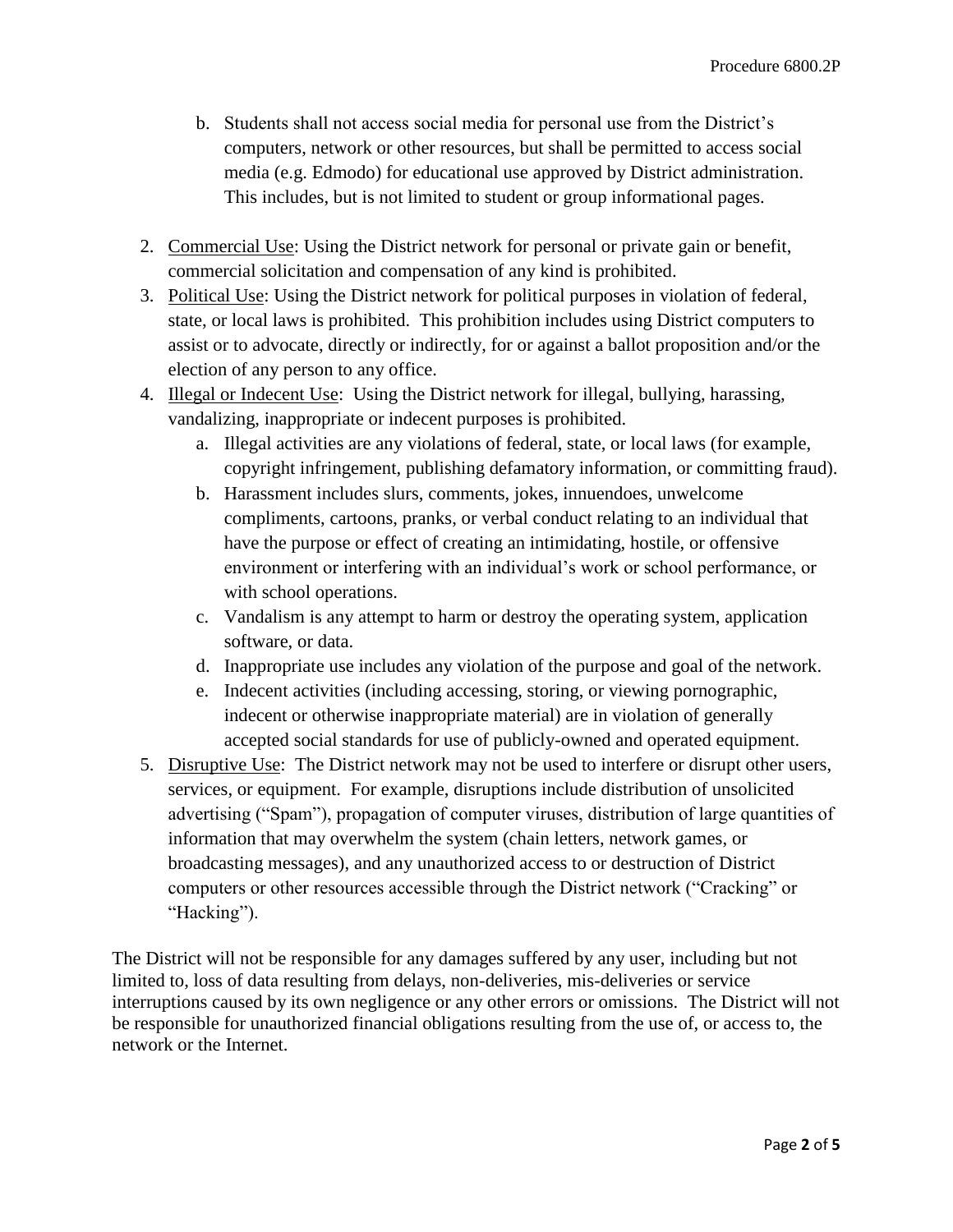# **Network Security and Privacy**

Passwords are the first level of security for a user account. System logins and accounts are to be used only by the authorized owner of the account, for authorized purposes. Users are responsible for all activity on their account and must not share their account passwords. Password sharing is only allowed between students and their parents/guardians.

These procedures are designed to safeguard network user accounts:

- 1. Change passwords according to district procedure;
- 2. Do not use another user's account;
- 3. Do not insert passwords into e-mail or other communications;
- 4. If you write down your account password, keep it out of sight;
- 5. Do not store passwords in a file without encryption;
- 6. Do not use the "remember password" feature of Internet browsers; and
- 7. Lock (Windows button  $+ L$  key) the screen, or log off, if leaving the computer.

## **Internet Safety: Personal Information and Inappropriate Content**

- 1. Users should not reveal personal information, including home address and phone number, on web sites, blogs, podcasts, videos, wikis, e-mail or as content on any other electronic medium.
- 2. Users should not reveal personal information about another individual on any electronic medium.
- 3. No student pictures or names can be published on any class, school or District web site unless the appropriate permission has been verified according to District policy.
- 4. Teachers will provide yearly online safety instruction to all students. Topics will include: social networks, online chats and cyberbullying. If students encounter dangerous or inappropriate information or messages, they should notify the appropriate school authority.

## **Filtering and Monitoring**

Filtering software is used to block or filter access to visual depictions that are obscene and all child pornography in accordance with the Children's Internet Protection Act (CIPA). Other objectionable material could be filtered. The determination of what constitutes "other objectionable" material is a local decision.

- 1. While filters make it more difficult for objectionable material to be received or accessed; filters are not a solution in themselves. Every user must take responsibility for his or her use of the network and Internet and avoid objectionable sites.
- 2. Any attempts to defeat or bypass the District's Internet filter or conceal Internet activity are prohibited: proxies, https, special ports, modifications to browser settings and any other techniques designed to evade filtering or enable the publication of inappropriate content. This includes the use of 3G/4G networks to bypass filters;
- 3. E-mail inconsistent with the educational mission of the District will be considered SPAM and blocked from entering District e-mail boxes;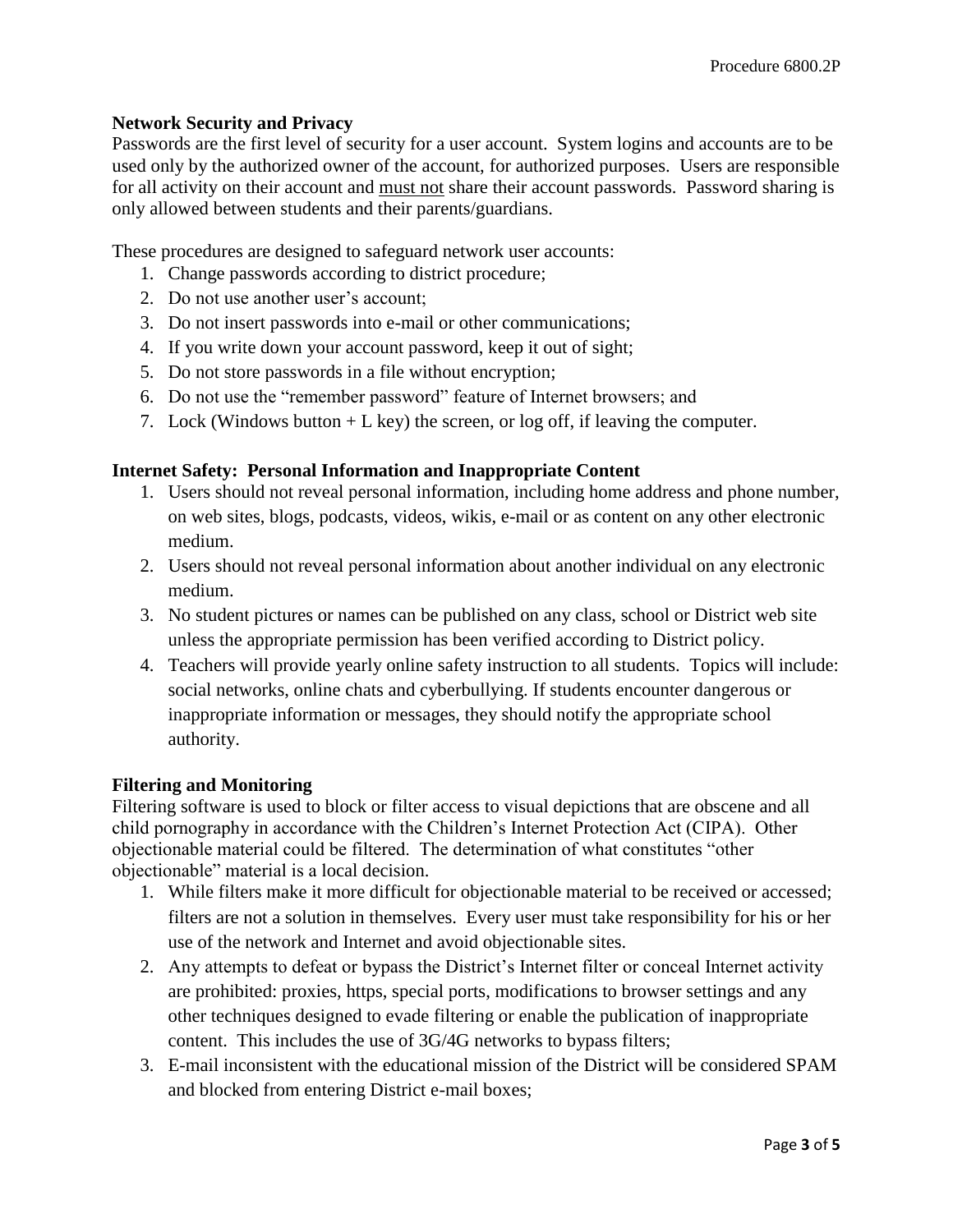- 4. Filtering will also be used to assist in the prevention of sharing personal data;
- 5. Staff members who supervise students, control electronic equipment or have occasion to observe student use of equipment online, must make a reasonable effort to monitor the use of this equipment to assure that student use conforms to the mission and goals of the District; and
- 6. Staff must make a reasonable effort to become familiar with the Internet and to monitor, instruct and assist effectively.

# **Copyright**

Downloading, copying, duplicating and distributing software, music, sound files, movies, images or other copyrighted materials without the specific written permission of the copyright owner is generally prohibited.

## **Student Data**

District staff will maintain the confidentiality of student data in accordance with the Family Education Rights and Privacy Act (FERPA).

#### **No Expectation of Privacy**

The District reserves the right to monitor, inspect, copy, review and store, without prior notice, information about the content and usage of: the network; user files and disk space utilization; user applications and bandwidth utilization; user document files, folders and electronic communications; e-mail; Internet access; information transmitted or received in connection with network and e-mail use. No student should have any expectation of privacy when using the District's network. The District reserves the right to disclose any electronic message to law enforcement officials or third parties as appropriate. All documents are subject to the public records disclosure laws of the State of Washington.

#### **Archive and Backup**

Backup are made of all District e-mail correspondence and stored data for purposes of public disclosure and disaster recovery.

#### **Disciplinary Action**

Violation of any of the conditions of use may be cause for revoking the offender's privilege of network access and/or disciplinary action in accordance with district policies and procedures. In addition, violations of this policy may result in criminal prosecutions, if warranted.

## **Liability**

The District cannot guarantee the availability of technology resources and will not be responsible for any information that may be lost, damaged, or unavailable due to technical or other difficulties. The District cannot ensure that all electronic transmissions are secure and private and cannot guarantee the accuracy or quality of information obtained. The District will employ technology protection measures to comply with Federal and State requirements to filter or block material defined to be objectionable. However, no known process can control or censor all illegal, defamatory, or potentially offensive materials that may be available to the user on systems accessible through technology resources.